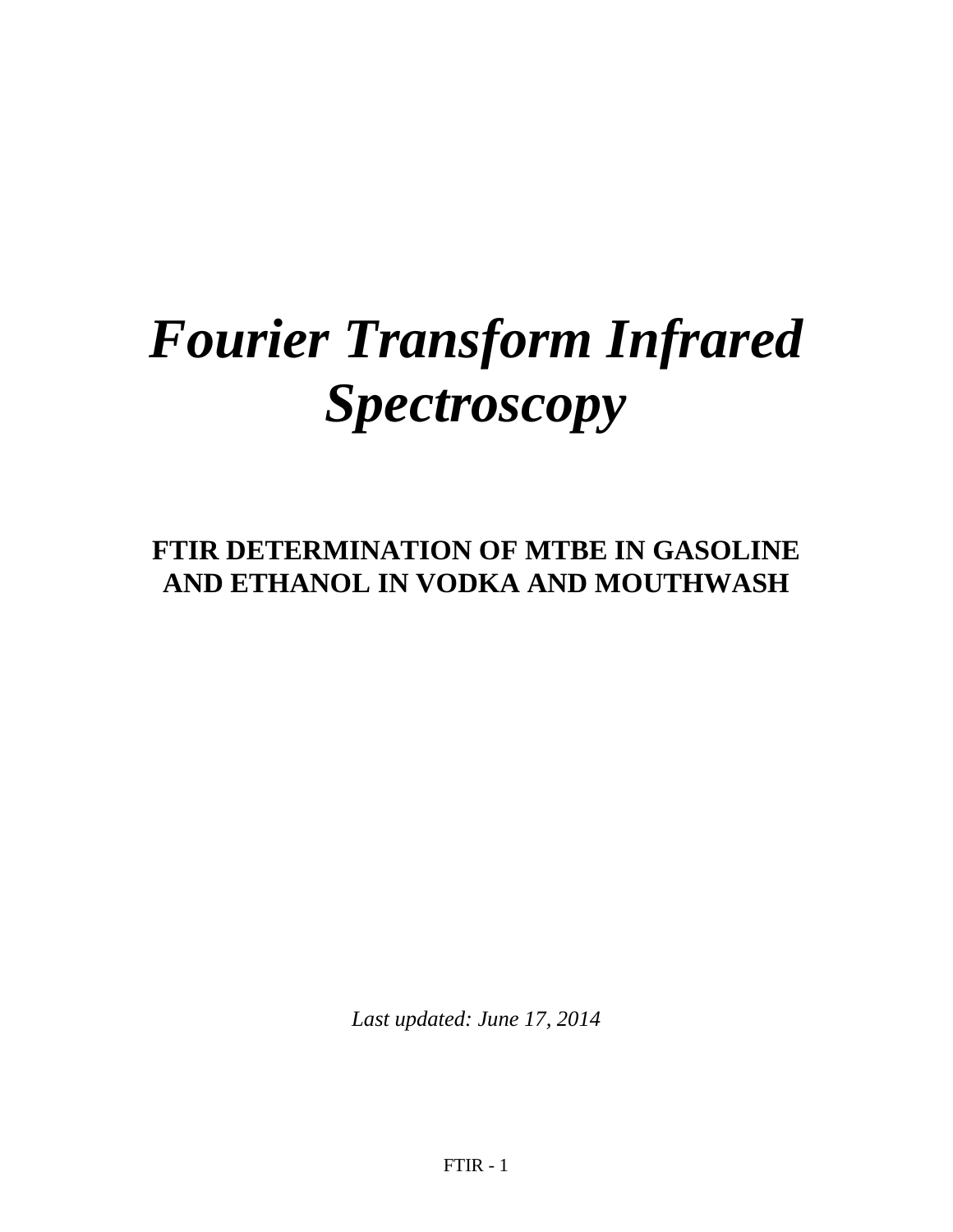## *Fourier Transform Infrared Spectroscopy*

#### **FTIR DETERMINATION OF MTBE IN GASOLINE AND ETHANOL IN VODKA AND MOUTHWASH**

#### **INTRODUCTION**

As a part of the 1990 Clean Air Act Amendments, certain urban areas were required to add oxygenates to gasoline in order to meet attainment levels of carbon monoxide.<sup>1</sup> In California, since June 1996, virtually all gasoline sold has contained MTBE (methyl tert–butyl ether) as its primary oxygenate. However, there has been controversy over the use of MTBE as an oxygenate for making cleaner burning gasoline.<sup>2-5</sup> The additive has been found to contaminate ground water supplies by release from leaking gasoline storage tanks. MTBE has been classified as a possible human carcinogen and drinking water standards for this compound are being established. As a result, MTBE has been banned from being used in gasoline in California since  $2003$ <sup>6</sup>, and other additives, primarily ethanol, are used as the oxygenate. However, small quantities of MTBE are typically found in gasoline, even where it is not the major oxygenate. The amount of MTBE in gasoline samples will be determined in Part I of this experiment.

Ethanol is a nervous system depressant with a broad variety of physiological effects based on the blood alcohol level. It is found in various amounts in different alcoholic beverages and other household items. Ethanol content is most commonly described in terms of proof, which is just the ethanol volume percentage multiplied by 2. The potency of an alcoholic beverage used to be tested by putting it on gunpowder and burning it for "proof" it was at least 50% ethanol by volume. The pervasiveness of alcohol consumption in the general populace, and with high school and college students in particular, is widespread. The effects of alcohol abuse on death rates, drug abuse, violence, health issues and economic costs are beyond the scope of this introduction. In Part II of this experiment, the amount of ethanol in vodka and mouthwash will be measured.

#### **BACKGROUND**

#### **I: Qualitative Analysis**

The technique of Infrared (IR) Spectroscopy takes advantage of the fact that many molecules strongly absorb IR radiation and that the degree of absorption is proportional to the molecular concentration. The wavelength range of the IR region extends from about 780 nm to 1,000 μm, with the relation between energy  $(E)$ , wavelength  $(λ)$  and frequency  $(ν)$  shown in Equations I and II below:



In Equations I and II, *h* is Planck's constant (6.626  $\times 10^{-34}$  J s), and *c* is the speed of light in a vacuum (taken to be  $3.00 \times 10^8$  m s<sup>-1</sup>).

In IR techniques, the absorption or transmission of the IR radiation is commonly measured as a function of wavenumber. A wavenumber is the reciprocal of the wavelength and is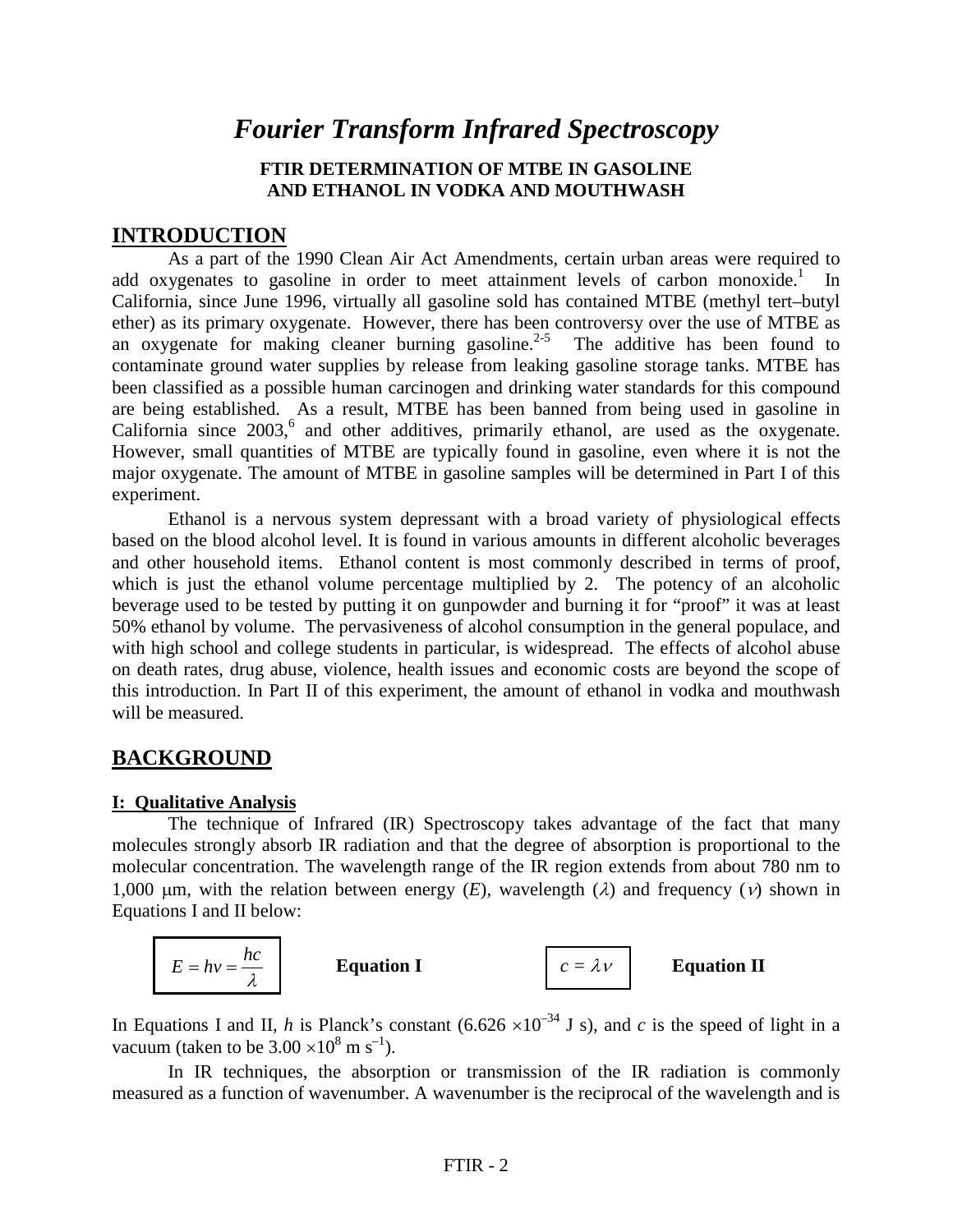most commonly expressed in units of  $cm^{-1}$ . Thus the range of wavenumbers corresponding to the IR spectrum would be about 12,800 to 10 cm<sup>-1</sup>. This is broken down into 3 main IR regions: near-IR (12,800 to 4000 cm<sup>-1</sup>), mid-IR (4000 to 200 cm<sup>-1</sup>), and far-IR (200 to 10 cm<sup>-1</sup>). The most commonly scanned wavenumbers are from  $4000$  to  $670 \text{ cm}^{-1}$ , which encompass absorptions by the majority of common organic functional groups.

For a molecule to absorb IR radiation, it must change its dipole moment upon vibration, and the frequency of the radiation must exactly match the natural vibrational frequency of the molecule, resulting in a change in the amplitude of the vibration. Some simple molecules  $(O_2, Q_3)$  $N_2$ , etc.) have no fluctuating dipole moment, and so they do not absorb IR radiation. But many vibrations of MTBE and ethanol change the dipole moment; such vibrations are said to be IR active.

The two fundamental types of molecular vibrations are stretching and bending modes. The stretching mode consists of a change in the distance along the axis of a bond between two atoms. The bending mode results from a change in the angle between two bonds. There are four types of bending vibrations: rocking, twisting, wagging and scissoring. Organic functional groups have particular absorption peaks that can be used in qualitative analysis, varying only by the molecular environment. For example, the "ether band" of MTBE around  $1092 \text{ cm}^{-1}$  is easily distinguishable from absorptions by other components of gasoline and will be analyzed in Part I of this lab.

From quantum theory, the vibrational states are quantized and the allowed vibrational transitions are those in which the vibrational quantum number changes by unity. The more atoms there are in the molecule, the more complicated the IR spectrum becomes due to increased vibrational coupling and possible overtone peaks and combination bands. These effects create a unique IR absorption spectrum for each molecule that can be used as a "fingerprint" in qualitative experiments.

#### **II: Quantitative Analysis**

Although infrared spectroscopy is used extensively for qualitative analysis in organic chemistry, band intensities are related to the concentration and path length of the sample through the Beer–Lambert Law, shown in Equation III, and so this technique can be used for quantitative analysis as well.



Where *A* is the Absorbance,  $\varepsilon$  is the molar absorptivity in  $L/(mol \text{ cm})$ , *l* is the path length in cm and *C* is the concentration of analyte solution in moles/L.

If the absorbance of a series of known standard solutions are measured, a plot of Absorbance as a function of concentration can be made and least-square analyzed. Following the expected linear dependence format,  $A = slope \times C + offset$ , the slope of the linear plot would be equal to ε*l*, allowing determination of the molar absorptivity if the path length of the cell, *l* is known (typically 1 cm). Also, an unknown solution's concentration can be determined after its Absorbance is measured and applied to the linear least squares fit.

#### **III: The Fourier Transform Technique (for Advanced Readers)**

Most IR instruments used today are of the *Fourier Transform* type. There are three major advantages of using Fourier Transform techniques in IR spectroscopy.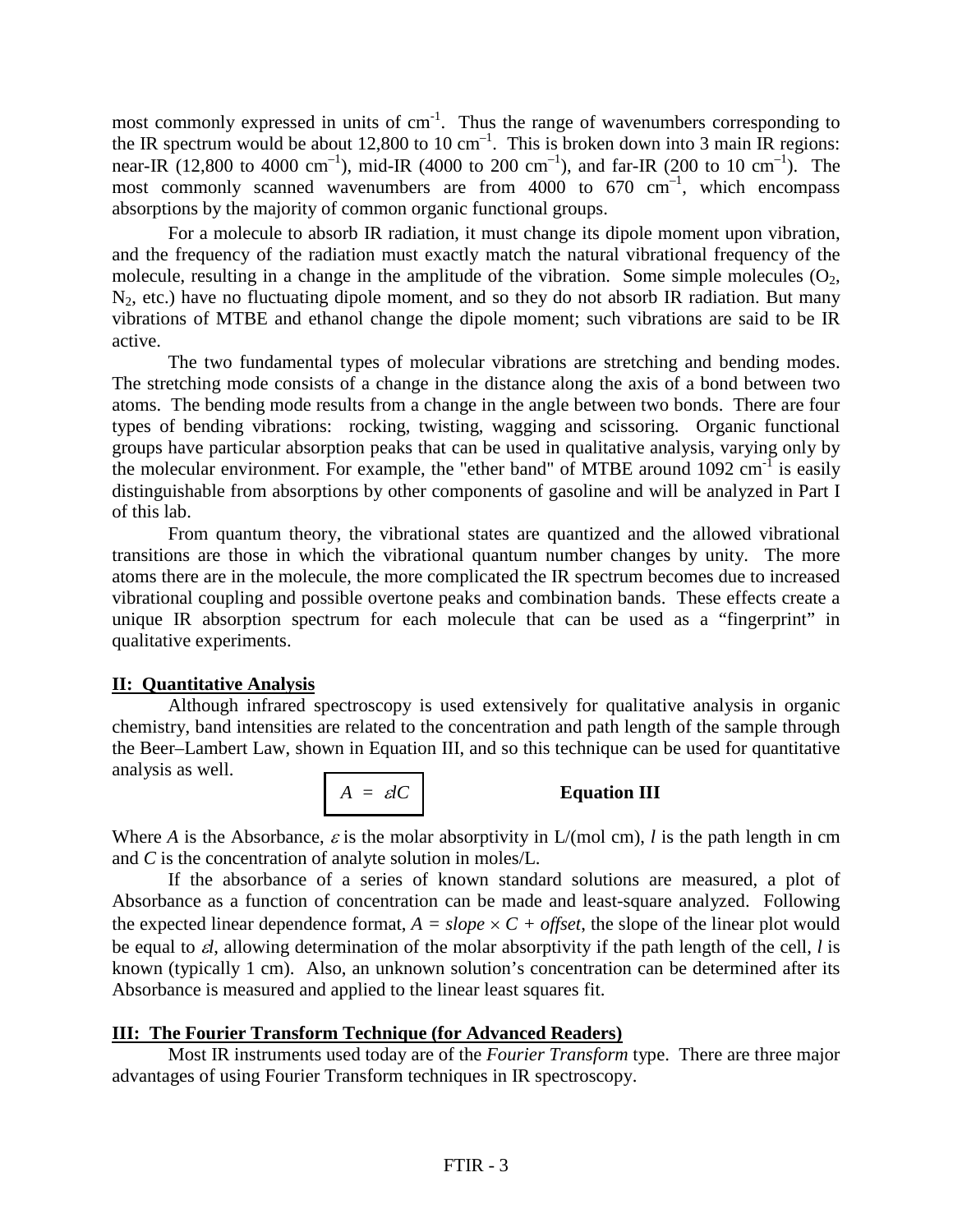1) Fourier transform instruments do not need slits to attenuate radiation and have fewer optical elements. The increased power reaching the detector gives a larger signal to noise ratio.

2) The high resolving power and wavelength reproducibility allow for more accurate analysis of collected spectra.

3) The multiplex advantage, or faster scanning. In Fourier techniques, all wavelengths are scanned simultaneously, allowing an entire spectrum to be scanned in 1 second or less. Since the signal to noise ratio  $\binom{S}{N}$  increases as the number of scans, *k*, increases (as shown in Equation IV), then Fourier techniques allow many more scans in less time and much better signal to noise ratios.

$$
\left(\frac{S}{N}\right)_{\text{k scans}} = \left(\frac{S}{N}\right)_{\text{one scan}} \times \sqrt{k}
$$

#### **Equation IV**

As you can see, the quality of the spectrum increases in proportion to the square root of the number of scans.

Fourier techniques basically differ from conventional techniques in that they measure radiant power as a function of time (time domain) whereas conventional spectroscopy measures power as a function of frequency (frequency domain). This time domain spectrum is then mathematically converted into a frequency domain spectrum using a Fourier transform. The process is so complex that it requires a high speed computer and will not be covered here.

Power variations at the very high frequencies of IR sources  $(10^{12}$  to  $10^{14}$  Hz) cannot be measured directly with today's electronics (transducers measure averages instead of variations at these high frequencies). Therefore the high frequencies must be scaled down to much lower values in order to measure time domain signals. This is commonly accomplished using a *Michelson Interferometer*.

A Michelson Interferometer essentially splits the IR radiation beam from the source (high frequencies) into two beams using a beam splitter. One beam is directed to a fixed mirror and the other to a mirror moving at a constant speed,  $v_m$ . The two beams are then recombined and directed to the detector. The moveable mirror causes the radiation power at the detector to fluctuate in a predictable manner based on the constructive and destructive interference patterns of the recombined beams. These interference patterns are based on the difference in path length (or retardation,  $\delta$ ) for the two beams. The plot of output power from the detector vs. retardation is called an interferogram.

 The *resolution* of the spectrometer, which is the difference in wavenumber between two peaks that can just be separated by the instrument, is equal to the inverse of the retardation. The relationship between the molecular emitter's frequency,  $v$ , and the interferogram frequency,  $f$ , is based on the moveable mirror speed,  $v_m$ , according to Equation V below.

$$
f = 2 \frac{V_m}{c} v
$$
 Equation V

Assuming a typical mirror velocity of 1.5 cm/sec and with the speed of light being 3.00 x 10<sup>8</sup> m/sec, then the interferometer reduces the frequency of the source radiation by a factor of  $10^{-10}$  (i.e.:  $f = 10^{-10}$  v). This brings the frequency into the audio range and allows transducers to measure the power variations and thus record a time domain spectrum. The Fourier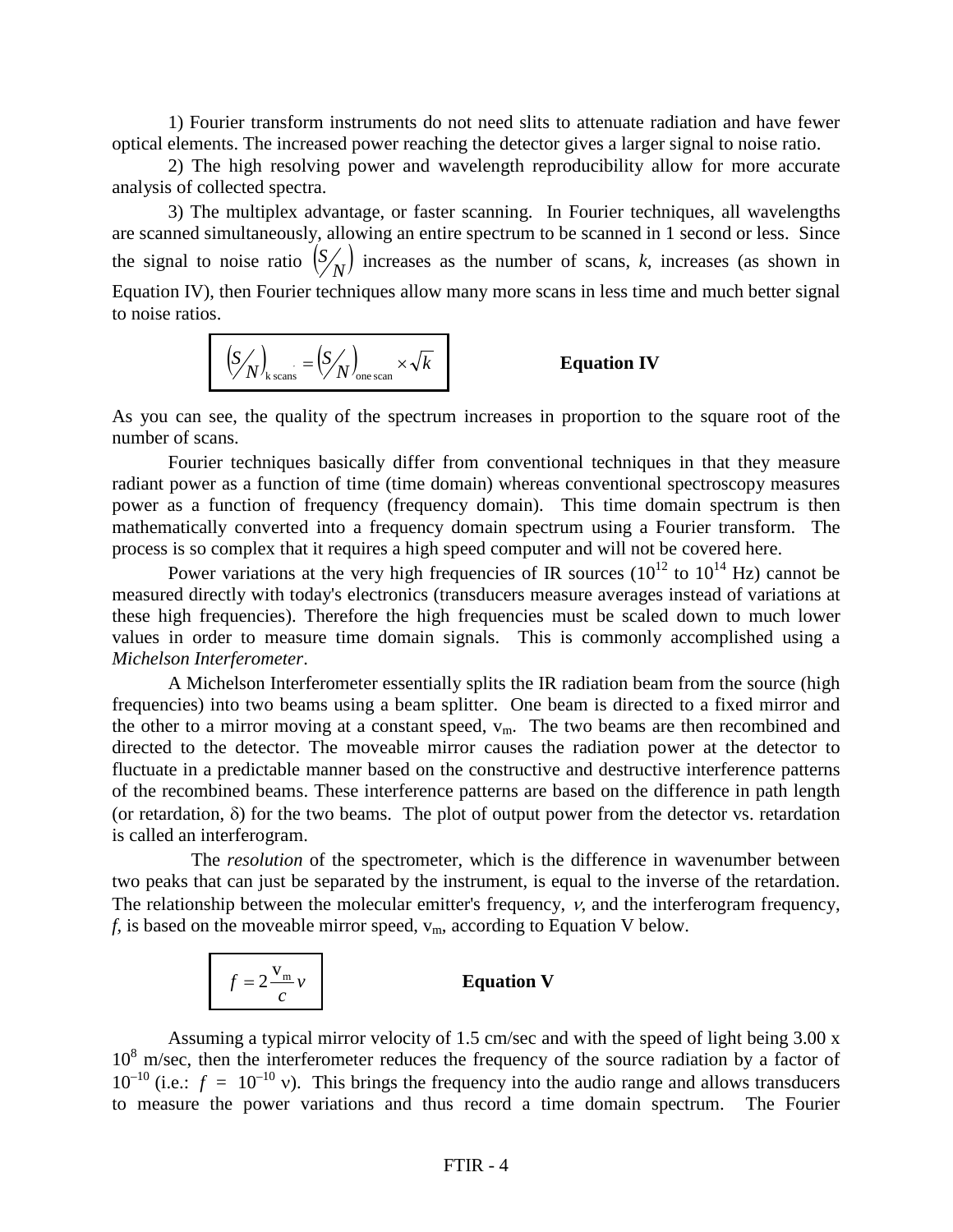Transform converts the time domain spectrum back to a frequency domain spectrum rapidly and with incredible resolution and signal to noise ratio.

#### **Part I: Determination of MTBE in Gasoline**

In the first part of the experiment, you will quantify the amount of MTBE in gasoline from its absorption of infrared radiation transmitted through the solution. The "ether band" of MTBE around  $1092 \text{ cm}^{-1}$  is easily distinguished from other absorptions due to the hydrocarbon components of gasoline. A series of MTBE/hexane standards can be used to prepare a linear calibration plot of absorbance at the ether band vs. concentration of MTBE. From this plot, the concentration of MTBE in a sample of gasoline can be derived.

#### **Experimental Procedure**

- **Note:** Detailed instructions on the start up, use, and shut down of the Jasco FT/IR–615 instrument are provided in the four page handout near the machine in the lab, please read them carefully before beginning.
	- 1) In the fume hood, prepare a stock solution of 5% (volume/volume) MTBE by carefully adding hexane to  $2500 \mu L$  of MTBE until you obtain a total volume of  $50.0 \mu L$  in a volumetric flask. There are pipettes available for adding  $250 \mu L$  of the MTBE. Be sure to condition the flasks and pipettes first.

| Volume of 5% Stock Solution | Add Hexane to Total Volume | <b>Final Concentration</b> |
|-----------------------------|----------------------------|----------------------------|
| $1.0$ mL                    | $10.0$ mL                  | $0.5\%$ (v/v)              |
| 3.0                         | 10.0                       | 1.5 %                      |
| 4.0                         | 10.0                       | 2 %                        |
| $\overline{6.0}$            | 10.0                       | 3 %                        |
| 8.0                         | 10.0                       | 4 %                        |

2) From this stock solution, make five standard solutions:

Be sure to condition each flask and label with tape. Close the flasks after preparation to avoid evaporation.

- 3) Dilute the "old" gasoline sample with hexane to make a 25% (volume/volume) solution by adding hexane to 2500 µL of the gasoline to a total volume of 10.0 mL of solution. Label the flask and close it. Make a similar solution with "new" gasoline.
- 4) Set the spectrometer resolution to 1 cm<sup>-1</sup> and the number of scans to 16 by clicking on "Measure" and then "Parameters".
- 5) Using a plastic pipette, flush the transmission IR salt crystal cell with the hexane solvent four times, then fill with hexane. After that, load this cell into the spectrometer compartment.
- 6) Take a background spectrum of the hexane solvent and save this spectrum for later use. To do a single beam spectrum, click on "Measure" then "Parameters + Background" and under vertical axis choose "single" for the background and "abs" for the sample. Click "OK" to run the background. (or click on the "B" icon with a box in it as a shortcut). The spectral analysis software will then automatically ratio the sample spectra with that of the most recent background spectrum. When the run is complete, the colors of the top tabs will return.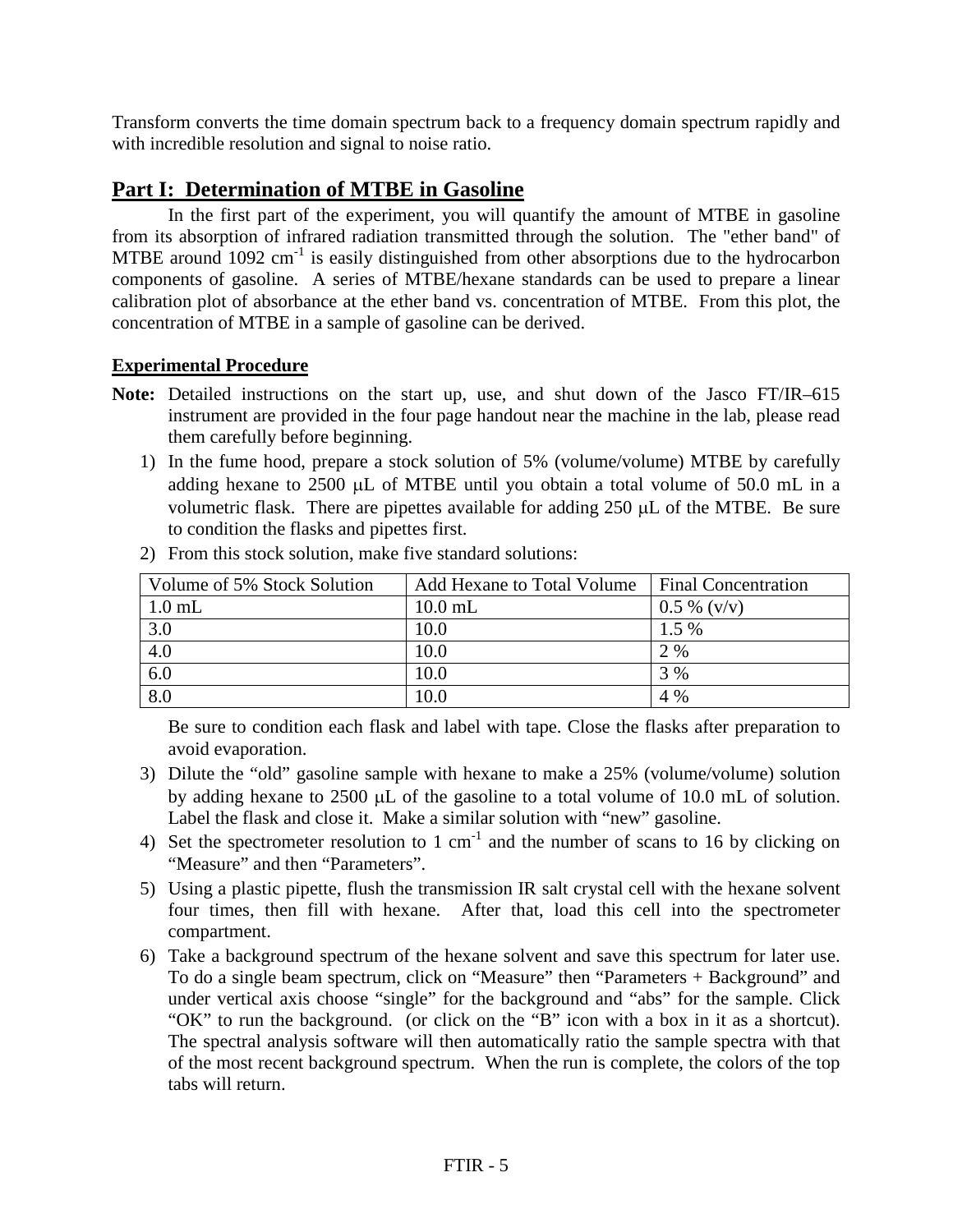- 7) Now take the cell out and flush it four times with the standard solution you are going to use next. After that fill it with the standard solution and place it back into the spectrometer. Take a spectrum for your first standard by clicking on the "S" tab with no box in it (for run Sample) and save it.
- 8) Scale the spectra to focus on the ether peak around  $1092 \text{ cm}^{-1}$ . Do this by clicking on "View" then "Scale" and type in the desired x and y axis ranges ( $\sim$  1150 to 1050 cm<sup>-1</sup> and 0 to 2, respectively). Use "Peak Find" to locate all peaks (click on "Processing ----> "Peak Process" ----> "Peak Find" ----> "Execute") and choose the appropriate peak from the Table listed.
- 9) Repeat steps 7-8 for your remaining MTBE standard solutions.
- 10) Now, record the spectrum of the 25% gasoline samples (old and new). Make sure the absorbance of the ether band falls on the calibration curve. Determine the absorbance of the sample from the same ether peak used in the standards as you did in step 8.

#### **Data Analysis**

1) Make a Table of MTBE % concentration vs. Peak Absorbance measured at the top of the ether band around  $1092 \text{ cm}^{-1}$  for the standard solutions.

| <b>Sample</b> | Absorbance |  |  |
|---------------|------------|--|--|
|               |            |  |  |
|               |            |  |  |
|               |            |  |  |
|               |            |  |  |
|               |            |  |  |
|               |            |  |  |
|               |            |  |  |

2) Develop a Beer-Lambert Law plot for the MTBE in hexane standards and perform a least squares analysis of the linear best fit line on a computer or by hand on graph paper if a computer is not available (Microsoft Excel instructions for graphing are in the Appendix if needed). This will give you a dependence in the form:

 $Absolute = slope \times C + offset$  (y = mx + b)

- 3) Using the *slope* and *offset* parameters determined from your fit, calculate the % MTBE in the diluted gasoline sample.
- 4) Calculate the volume percent of MTBE in the original undiluted gasoline samples. Make sure you take into account the various dilutions.
- 5) Assign the vibration responsible for the peak at  $1092 \text{ cm}^{-1}$  in the MTBE absorbance spectrum.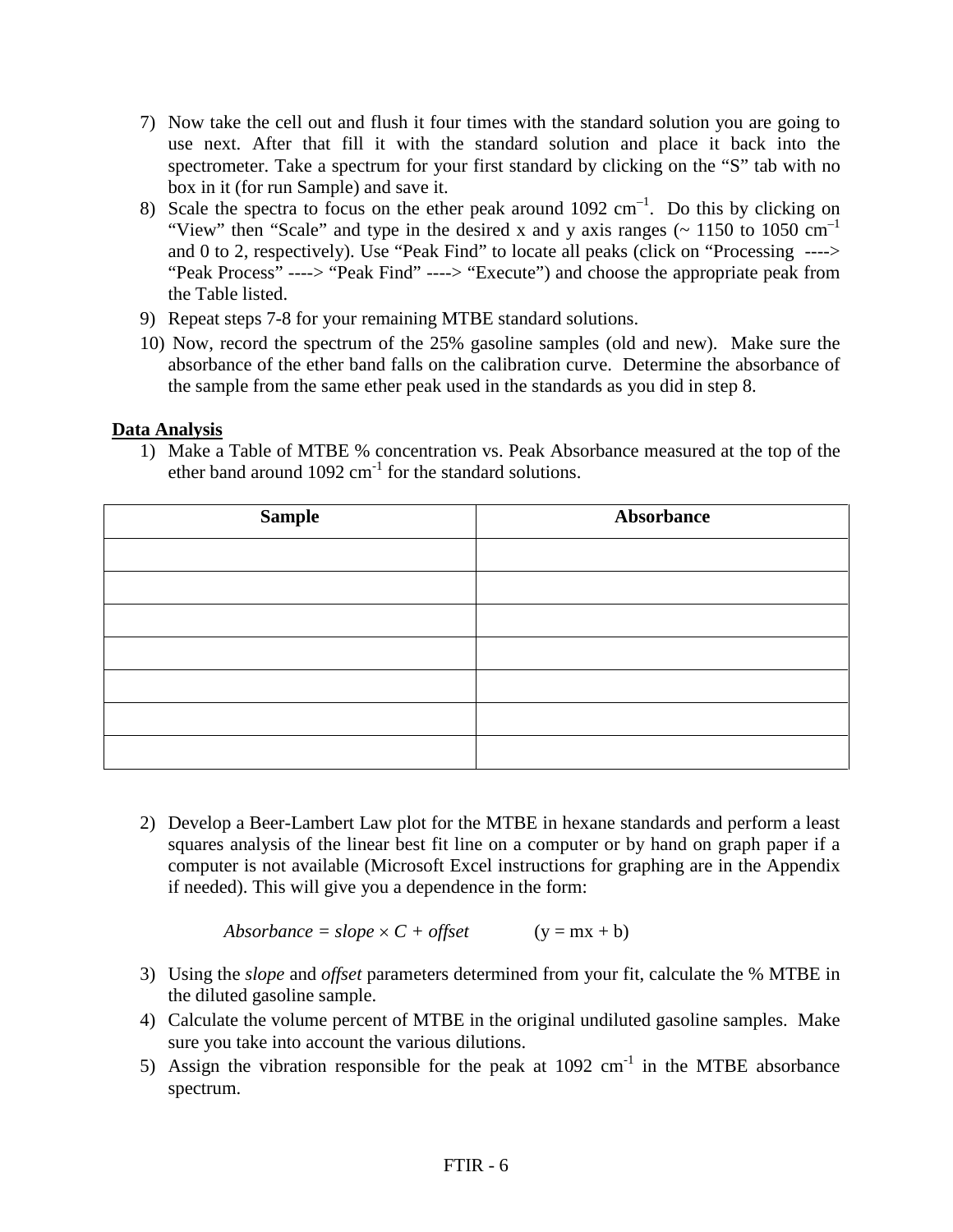#### **PART II: Determination of Ethanol in Vodka and Mouthwash**

This part of the experiment will show that infrared spectroscopy can be carried out in water solutions using appropriate infrared-transmitting, but water-insoluble, crystals (of ZnSe in this case) using the technique of attenuated total reflectance (ATR) FTIR. You will use this technique to determine the ethanol concentration in vodka and mouthwash.



Figure 1. Schematic diagram of single-bounce ATR accessory.

This technique allows you to quantitatively measure the absorbance of ethanol in water, even though water is a very strong absorber of infrared radiation itself. As seen in Figure 1, in the ATR technique the sample is placed on an internal reflection element and the IR beam is directed into the element. It strikes the internal crystal-air interface at an angle greater than the critical angle, and as a result undergoes internal reflection inside the crystal. Most radiation is reflected at the point of internal reflection, but a small fraction is absorbed by molecules present at the surface of the ATR crystal. This absorption of infrared radiation can then be detected and measured.

Increased sensitivity can be obtained by using a multipass ATR accessory. Figure 2 shows a schematic of the light path in such a device; the increased number of internal reflections leads to a proportional increase in the absorbance and hence in the sensitivity.



Figure 2. Schematic diagram of multiple reflections inside a multipass ATR accessory.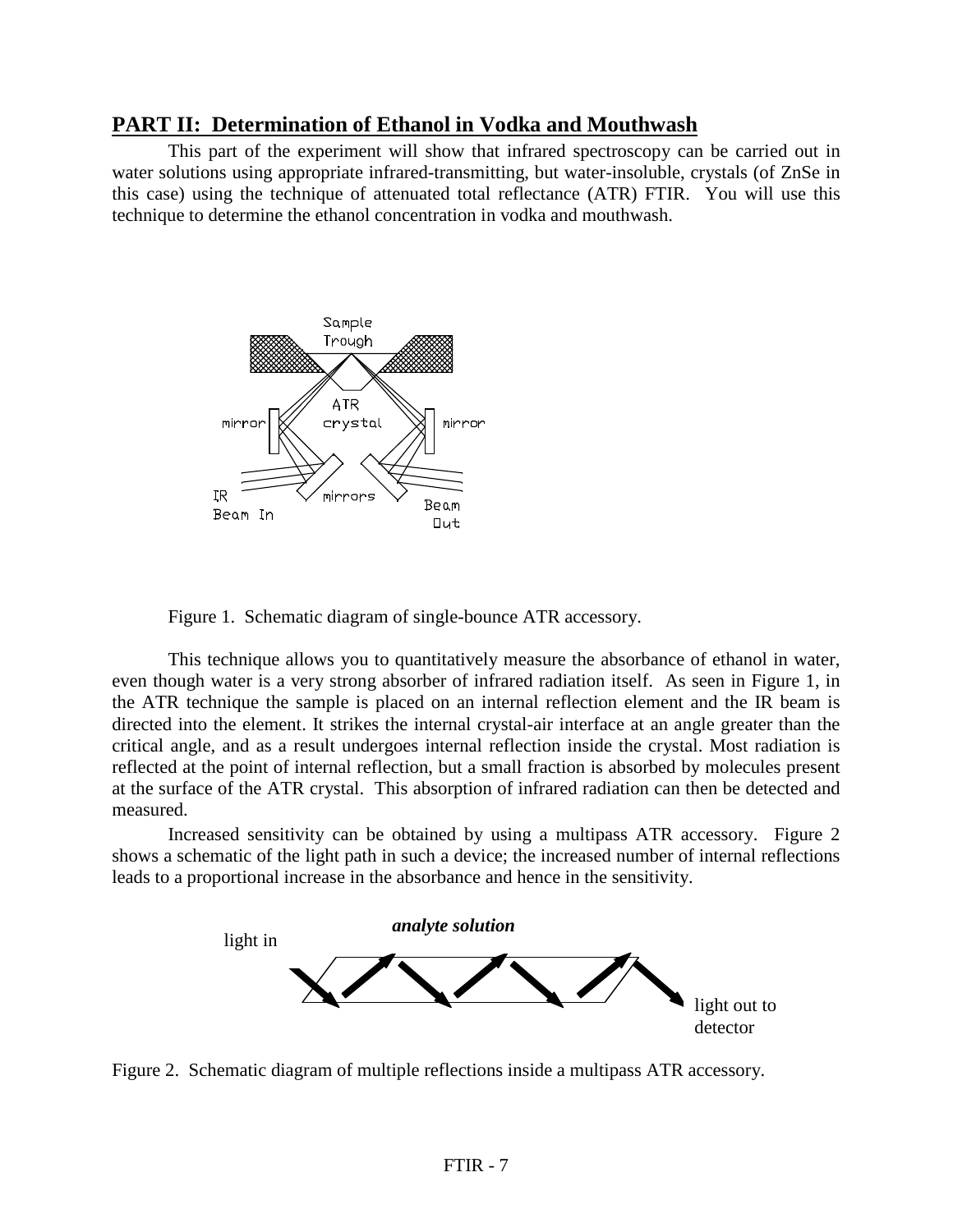#### **Experimental Procedure**

- 1) Prepare a 10 % (by volume) 95% ethanol in water solution by adding nanopure water to 5.0 mL of ethanol to a total volume of 50.0 mL in a volumetric flask.
- 2) Now place the liquid multi-pass ATR accessory in the sampling compartment. Be sure not to turn any of the screws on the accessory as they have been tuned to make sure the infrared beam passes into the crystal and back out to the detector properly. When properly aligned, you should be able to see red dots where the HeNe laser is reflecting at the crystal surface along the center of the crystal. Try to count the number of reflections you can see in the crystal. You may want to do this in the dark, since it makes the spots easier to see.
- 3) Carefully fill the top of the crystal with nanopure water using a pipette (DO NOT SPILL WATER IN THE SAMPLE COMPARTMENT). Take a background absorbance spectrum using 16 scans and 1 cm<sup>-1</sup> resolution (hit the "B" icon with a box in it). Remove the water carefully with a plastic pipette and then dab the trough with clean, lint-free tissue. Do not exert any pressure on the glass surface during this procedure.
- 4) Now condition, then fill the ATR accessory with the 10% ethanol sample. Take a spectrum of this sample and then take another scan immediately afterwards for reproducibility. Scale the spectra around the alcohol peak near  $1044 \text{ cm}^{-1}$ . Find the absorbance at that peak and record it in your lab book.
- 5) Prepare a set of standard solutions by diluting the 10% Ethanol solution with Nanopure  $H_2O$ .

|          |  |                     | Volume of 10% Stock   Add Nanopure $H_2O$ to | <b>Final Concentration</b> |
|----------|--|---------------------|----------------------------------------------|----------------------------|
| Solution |  | <b>Total Volume</b> |                                              |                            |
| $1.0$ mL |  |                     | $10.0$ mL                                    | $1.0\%$ (v:v)              |
| 3.0      |  | 10.0                | 3.0%                                         |                            |
| 5.0      |  |                     | 10.0                                         | 5.0%                       |

Label each flask with tape. Close the flasks after preparation to avoid evaporation. Find the absorbance of each solution as you did for the 10 % sample in step 4. Record the values in the Table below.

| <b>Sample</b> | <b>Absorbance</b> |  |
|---------------|-------------------|--|
|               |                   |  |
|               |                   |  |
|               |                   |  |
|               |                   |  |
|               |                   |  |
|               |                   |  |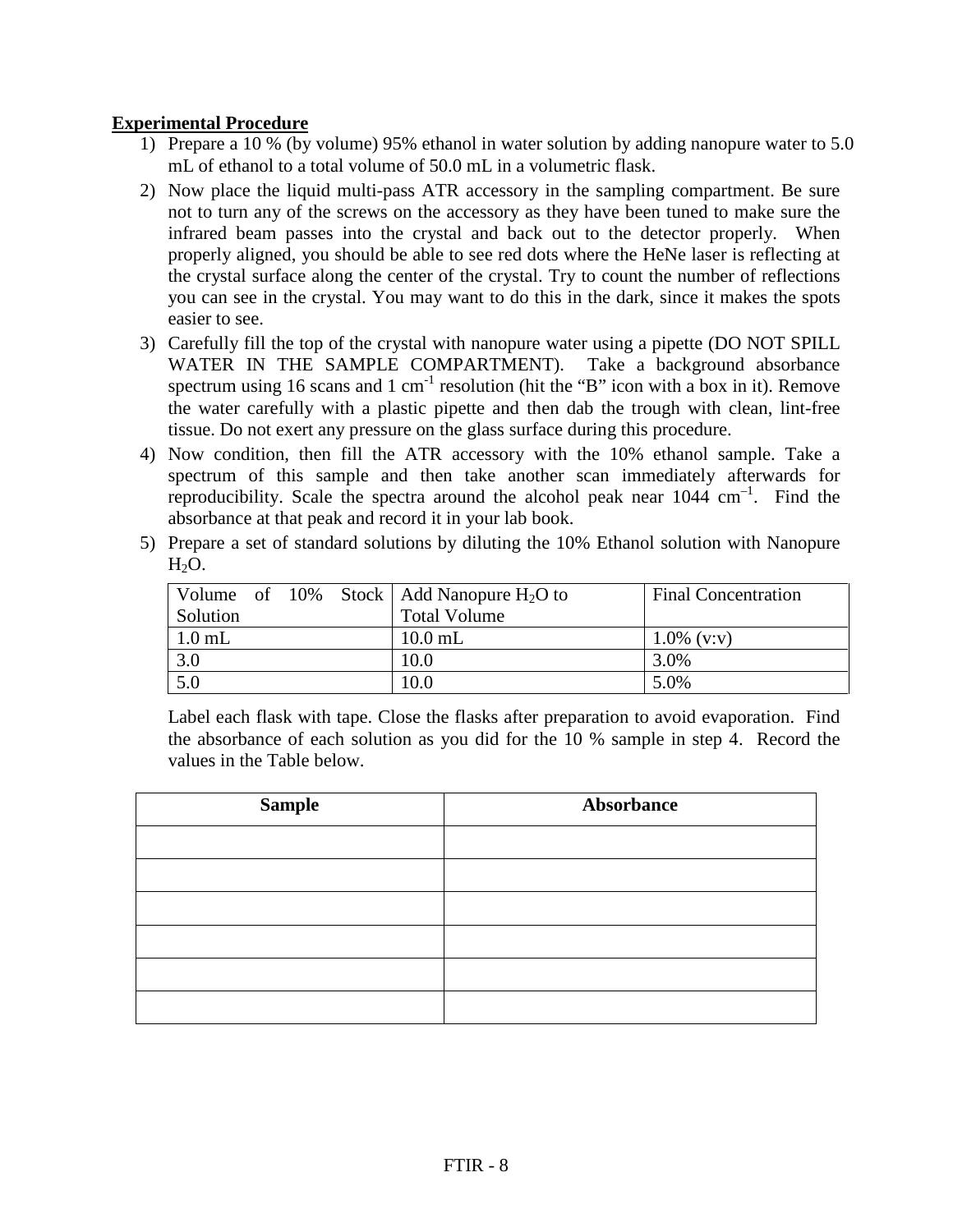- 6) Prepare a diluted vodka solution by adding nanopure  $H_2O$  to 1.0 mL of the original vodka solution in a 10.0 mL volumetric flask. Record the spectrum of the diluted vodka sample as before and make any necessary dilutions so the absorbance falls on the calibration curve. Record the value in the previous Table.
- 7) Prepare a diluted mouthwash solution by adding nanopure  $H_2O$  to 2.0 mL of the original mouthwash solution in a 10.0 mL volumetric flask. Record the spectrum of the resulting sample as before and make any necessary dilutions so the absorbance falls on the calibration curve. Record the value in the previous Table.
- 8) Record the dimensions of the crystal as well as its angle of incidence from the label in the ATR cabinet.
- 9) If there is extra time there are 2 possible solutions to test. First, if a non-alcoholic mouthwash is available, prepare a diluted solution as in Step 7 and scan it. Second, if a sample of newer (supposedly MTBE free) gasoline is available, make a diluted solution as in Step 3 in Part I and scan it. See if the MTBE peaks disappear and if the ethanol peaks appear.

#### **Data Analysis**

1) Calculate the theoretical number of reflections, *N*, along the crystal given the formula

$$
N = l \cot \theta \over 2 t
$$

where *l* is the crystal length,  $\theta$  is the angle of incidence (determined by the optical configuration and provided by the manufacturer of the ATR accessory) and *t* is the thickness of the crystal.

- 2) Develop a Beer-Lambert plot for the ethanol in water standards. Use the least squares fit to determine the % ethanol in the diluted vodka sample, as well as for the Listerine. Follow the same instructions as the plot made in Part I.
- 3) Calculate the volume percent of ethanol in the original undiluted vodka and mouthwash samples. Make sure you take into the account the various dilutions. You can show your work calculations below.
- 4) Determine the proof of the original vodka sample.

#### *IF THERE IS STILL TIME LEFT, DO THE FOLLOWING EXTRA SECTION:*

#### **PART III: Instrumental Noise**

A standard method for improving signal-to-noise (S/N) is to increase the number of scans. The S/N should improve by the square root of the number of scans as described in the background section.